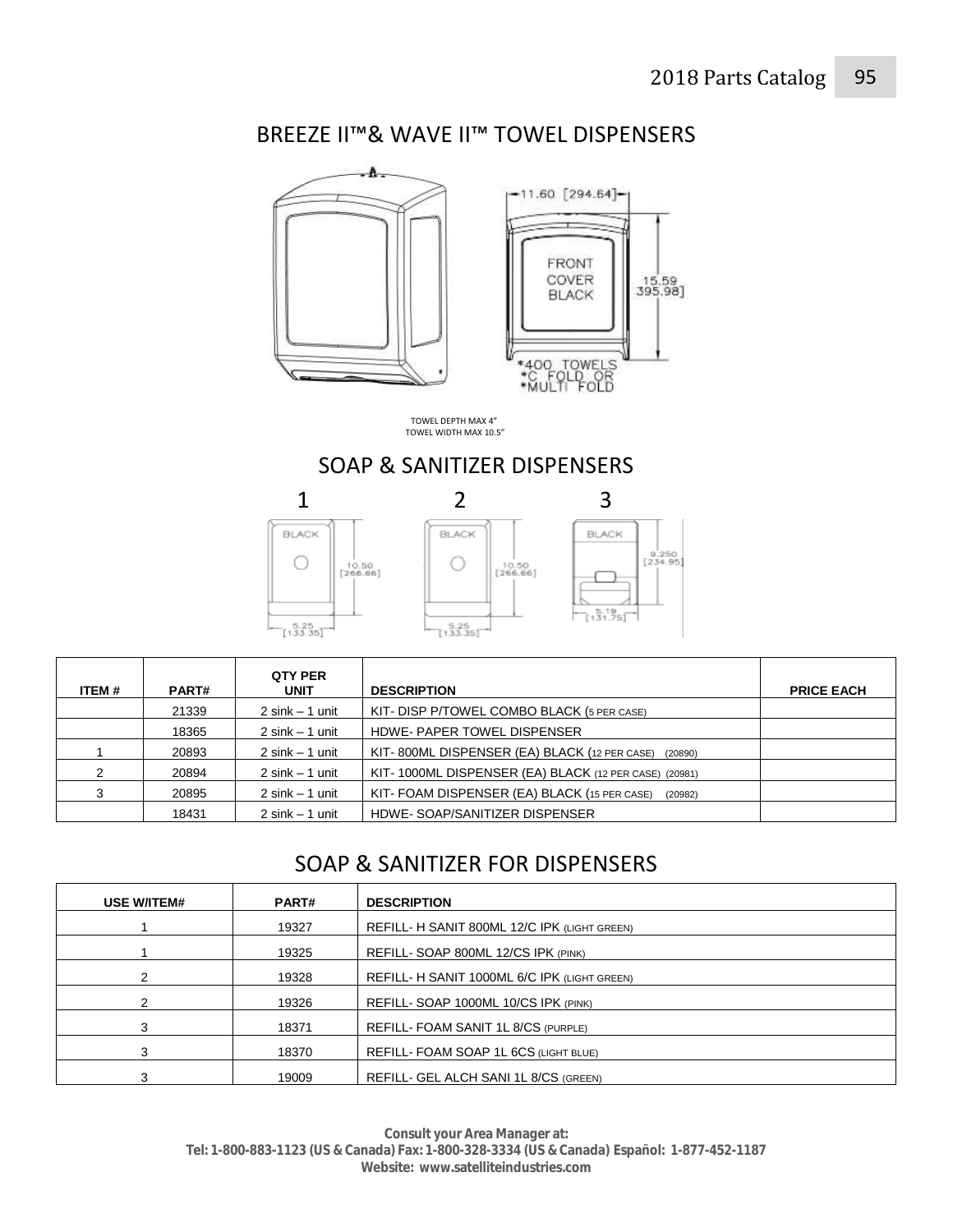### CONTAINMENT TRAY



| <b>REV A</b><br>ITEM # | <b>PART#</b> | QTY PER<br>UNIT | <b>DESCRIPTION</b>          | <b>PRICE EACH</b> |
|------------------------|--------------|-----------------|-----------------------------|-------------------|
|                        | 22410        |                 | <b>TRAY- CONTAINMENT II</b> | CALL              |

# 10" MANWAY KIT Pre-Fall 2016



| <b>REV B</b> |       | <b>QTY PER</b> |                                                                 |                   |
|--------------|-------|----------------|-----------------------------------------------------------------|-------------------|
| ITEM #       | PART# | UNIT           | <b>DESCRIPTION</b>                                              | <b>PRICE EACH</b> |
|              | 18120 |                | KIT- 10in PLASTIC MANWAY (For holding tanks item#18056 & 18055) |                   |
|              | 18118 |                | CAP/RING ASSY-10in PLS MANWAY                                   |                   |
|              | 18119 |                | INSTRUCTIONS-10" PLSTC MANWAY                                   |                   |
| $2*$         | 10122 | 8              | SCREW- $#10$ X $%$ PHPN TAP PLTD                                |                   |



| <b>REV B</b>   |       | <b>QTY PER</b> |                                                                                      |                   |
|----------------|-------|----------------|--------------------------------------------------------------------------------------|-------------------|
| ITEM #         | PART# | <b>UNIT</b>    | <b>DESCRIPTION</b>                                                                   | <b>PRICE EACH</b> |
|                | 22477 |                | 2 Per Tank   KIT- 3" SPIGOT 250 GALLON TANK (For holding tanks fall 2016 to present) |                   |
|                | 22448 |                | ADAPTER-3" FPT X3" SPIGOT PVC                                                        |                   |
|                | 22447 |                | <b>GASKET-3" UNISEAL ADAPTER</b>                                                     |                   |
| 3              | 22468 |                | INSTR-250G TNK 3" SPIGOT ASSY                                                        |                   |
| $\overline{4}$ | 22449 |                | PLUG-3" MIPT PVC                                                                     |                   |

**Visa / Mastercard / American Express / Discover** 

**\$25.00 Minimum Order ----- Prices and quantities subject to change / all prices are FOB FACTORY ----- Priced in U.S. Dollars 20% minimum restocking charge applies on returns**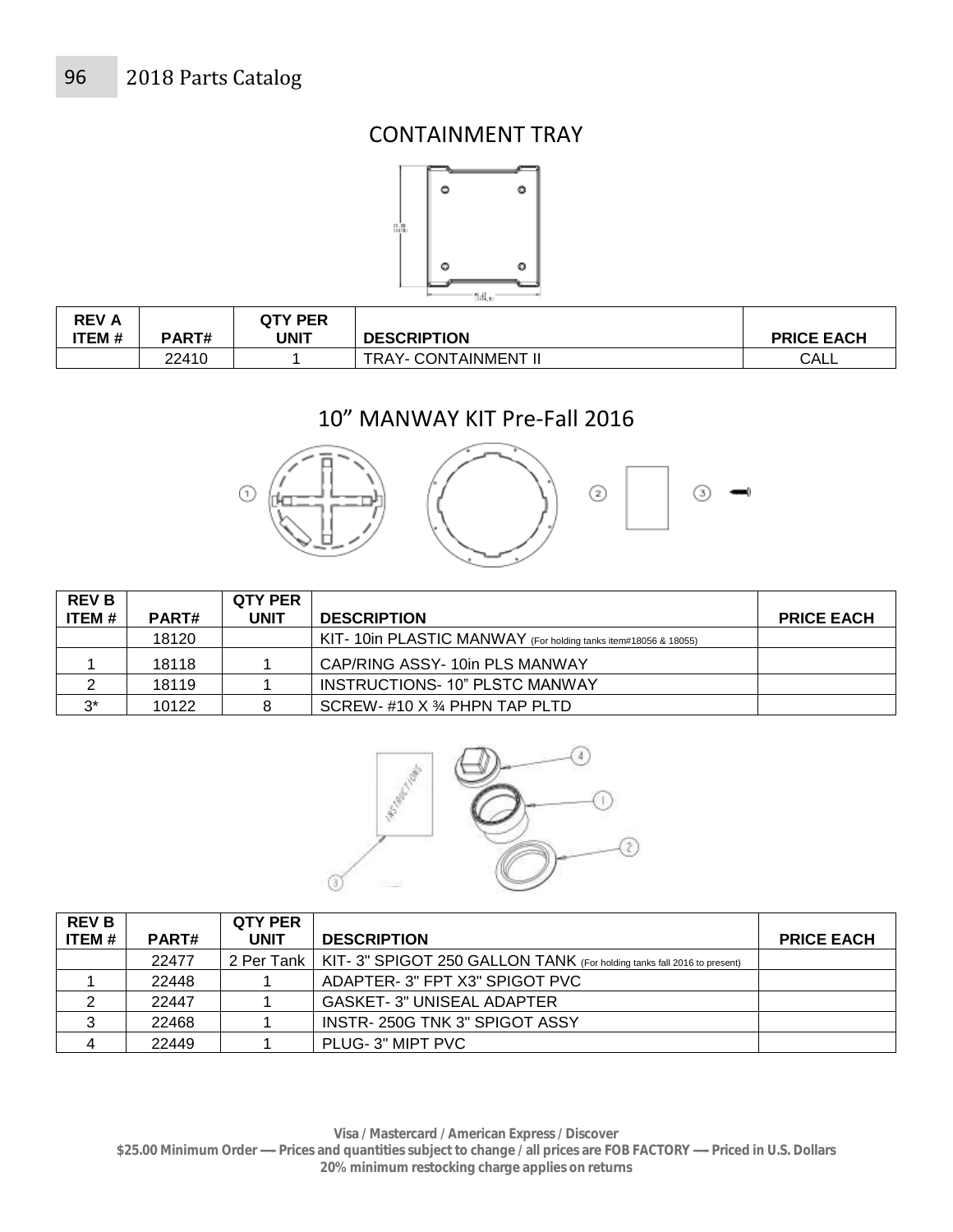

**REV B ITEM # PART# QTY DESCRIPTION PRICE EACH** 22394 | 1 | HOLDING TANK - 300GAL DGRY II | CALL 22395 | 1 | HOLDING TANK - 300GAL NAT II | CALL 22417 | 1 | HOLDING TANK- 250 GAL DGRY (May need Kit item#22477) CALL 22418 1 HOLDING TANK - 250 GAL NAT (May need Kit item#22477) CALL

> **Consult your Area Manager at: Tel: 1-800-883-1123 (US & Canada) Fax: 1-800-328-3334 (US & Canada) Español: 1-877-452-1187 Website: www.satelliteindustries.com**

HOLDING TANK MAJOR ASSEMBLY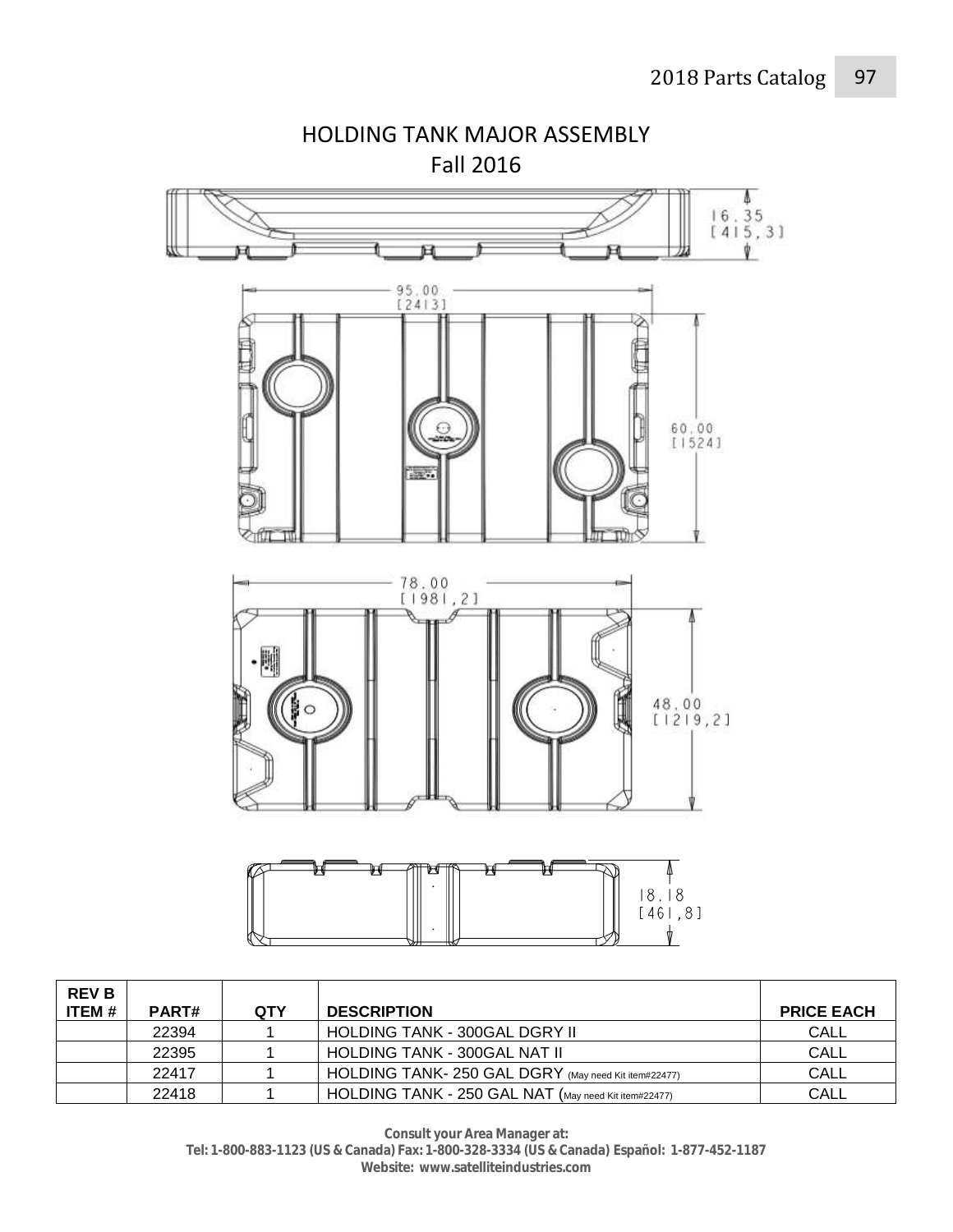TOOLS



| <b>REV</b> | PART# | <b>DESCRIPTION</b>                |                                       | <b>PRICE EACH</b> |
|------------|-------|-----------------------------------|---------------------------------------|-------------------|
| D          | 11593 |                                   | <b>CLAMP- NON-STATIONARY PUSH CAP</b> |                   |
| B          | 14402 | <b>CLAMP- STATIONARY PUSH CAP</b> |                                       |                   |
| Α          | 15814 |                                   | TOOL- PLSTC EXPND RIVET INSALL        |                   |
| B          | 14331 | INSERT-1/4-20 JACK NUT            |                                       |                   |
| B          | 14332 | <b>WRENCH- JACK NUT</b>           |                                       |                   |
| С          | 10089 | BOLT-1/4-20 X 1 GR5 PLTD          |                                       |                   |
| A          | 17435 | BIT-T30 TORX                      |                                       |                   |
| Α          | 19008 | TOOL- CLOSURE SPRING INSTALL      |                                       |                   |

## PADLOCKS



| <b>REV D</b> |       |                                        |                   |
|--------------|-------|----------------------------------------|-------------------|
| 'TEM#        | PART# | <b>DESCRIPTION</b>                     | <b>PRICE EACH</b> |
|              | 14551 | PADLOCK-30MM SATELLITE<br>(12 PER BOX) |                   |
|              | 21764 | <b>KEY- PADLOCK 30MM SATELLITE</b>     |                   |

**Visa / Mastercard / American Express / Discover \$25.00 Minimum Order ----- Prices and quantities subject to change / all prices are FOB FACTORY ----- Priced in U.S. Dollars 20% minimum restocking charge applies on returns**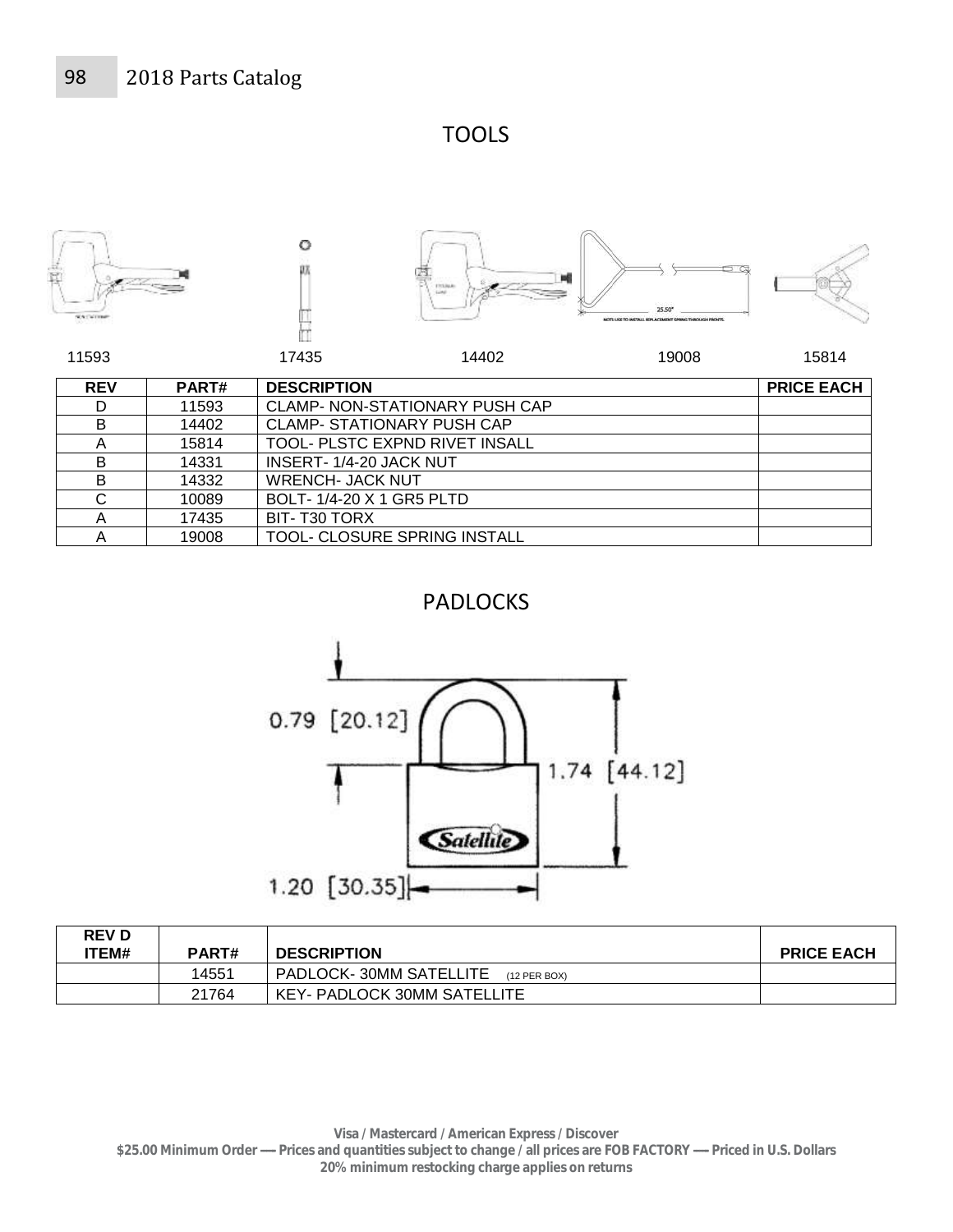# SOLAR LIGHT LUNGARGLO



| <b>REVA</b><br>ITEM # | PART# | <b>QTY PER</b><br>UNIT | <b>DESCRIPTION</b>           | <b>PRICE EACH</b> |
|-----------------------|-------|------------------------|------------------------------|-------------------|
|                       | 22090 |                        | <b>SOLAR LIGHT- LUNARGLO</b> |                   |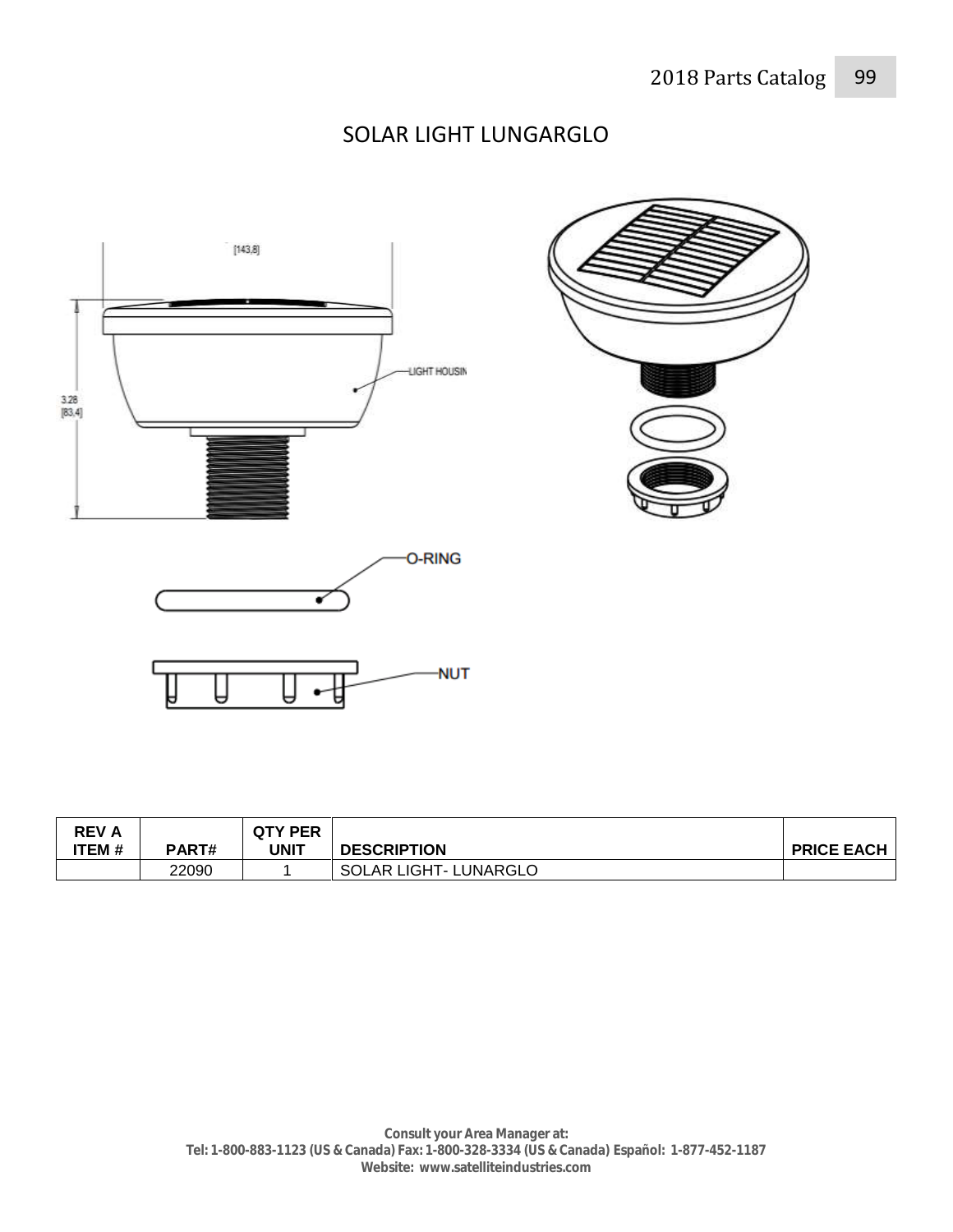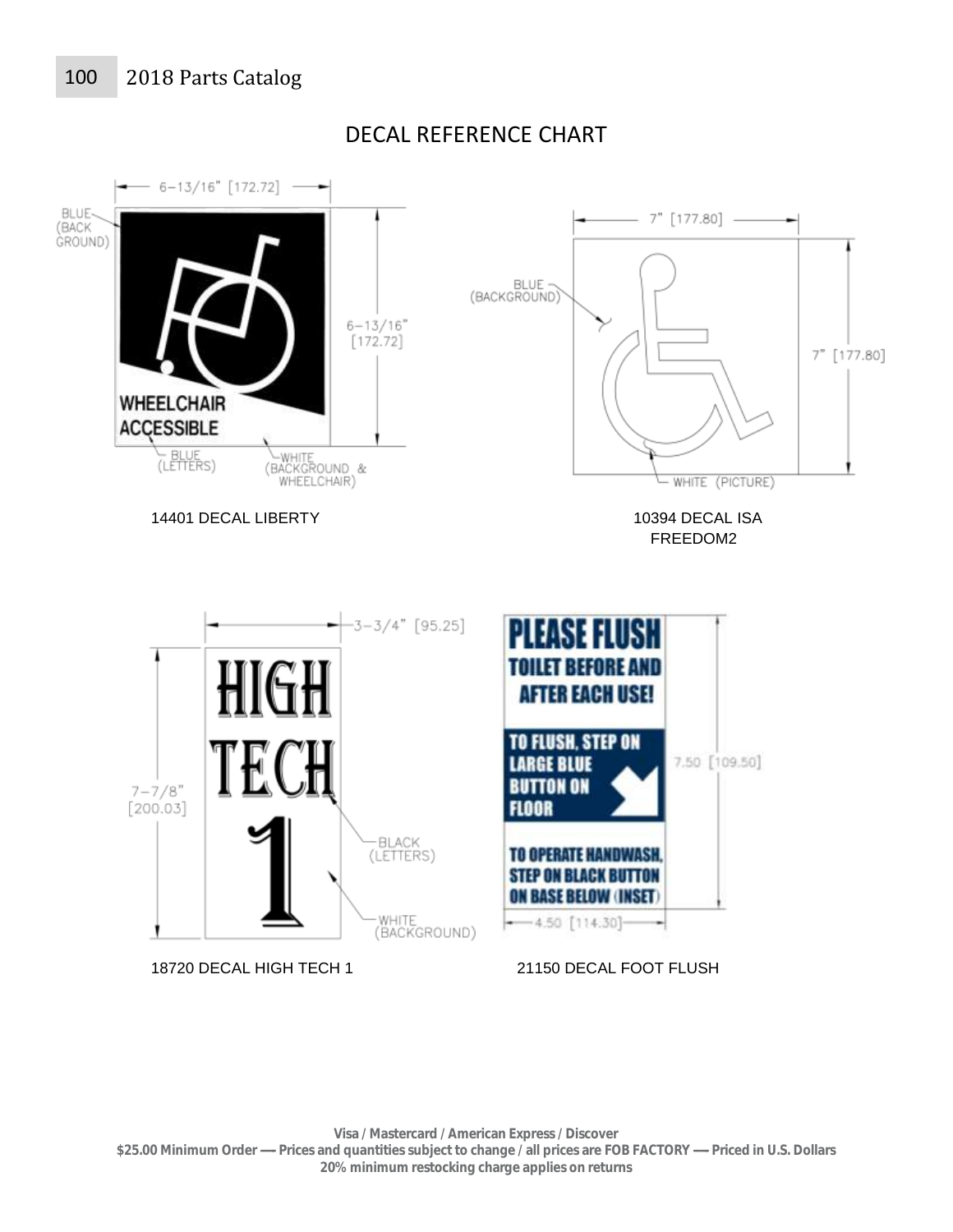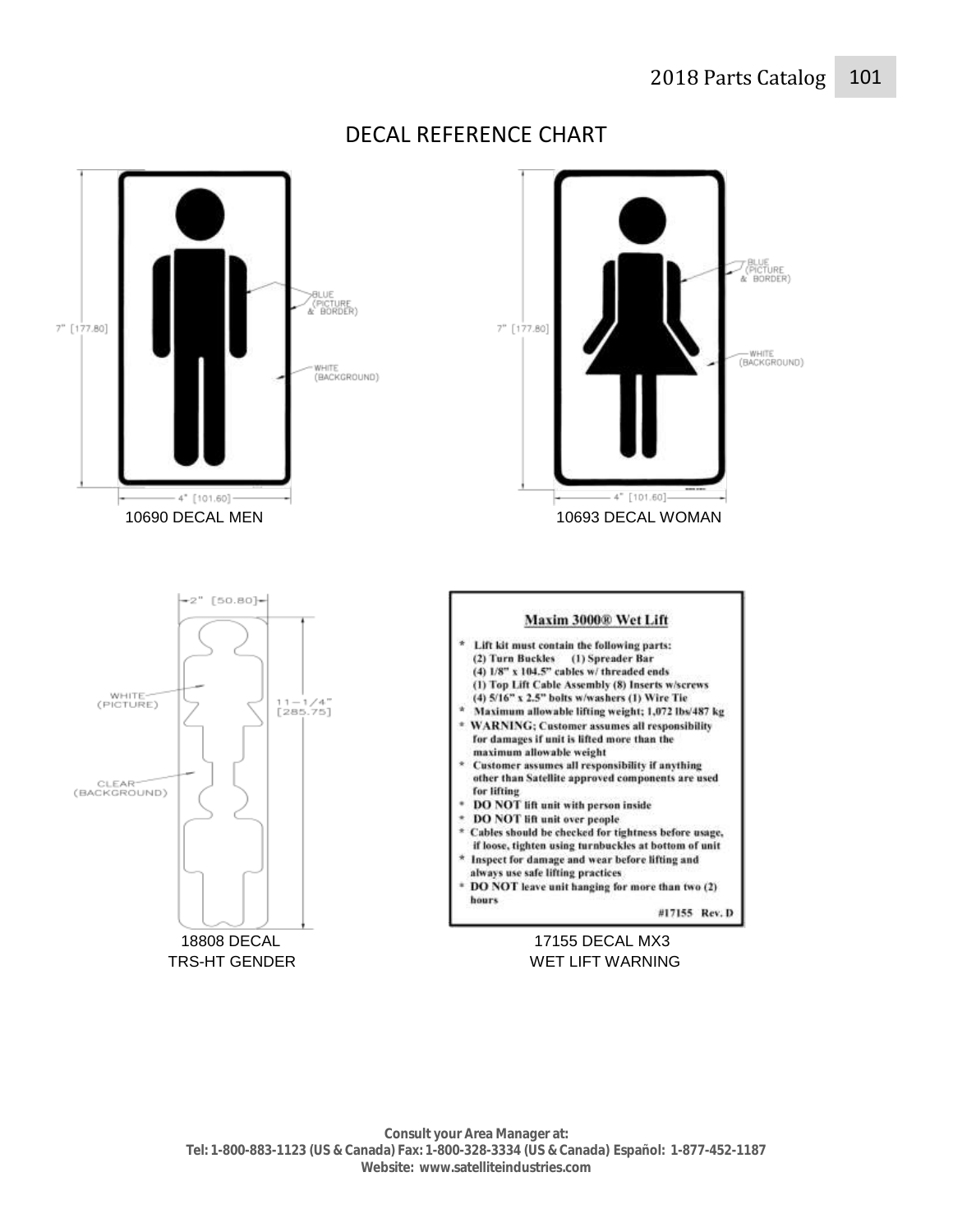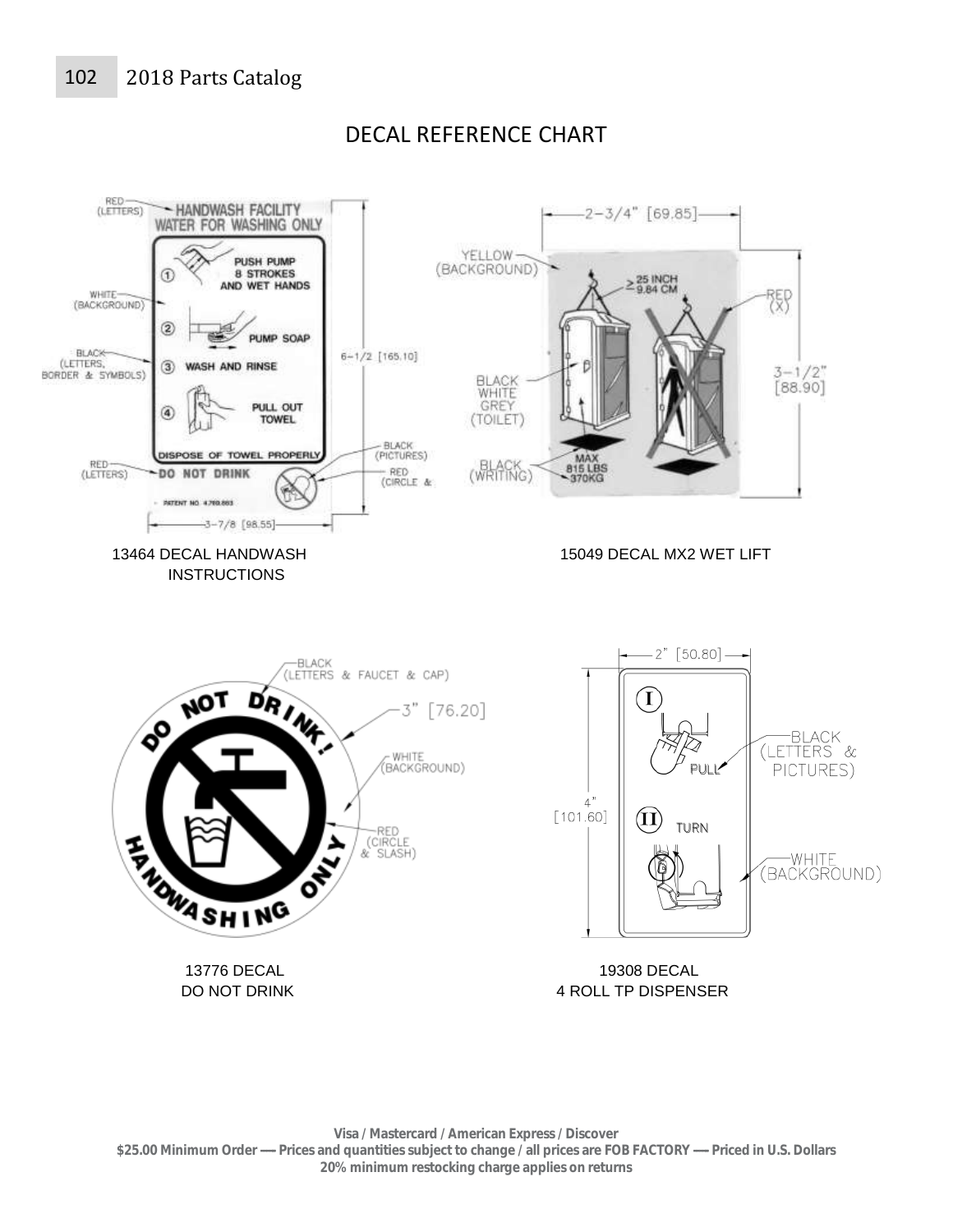